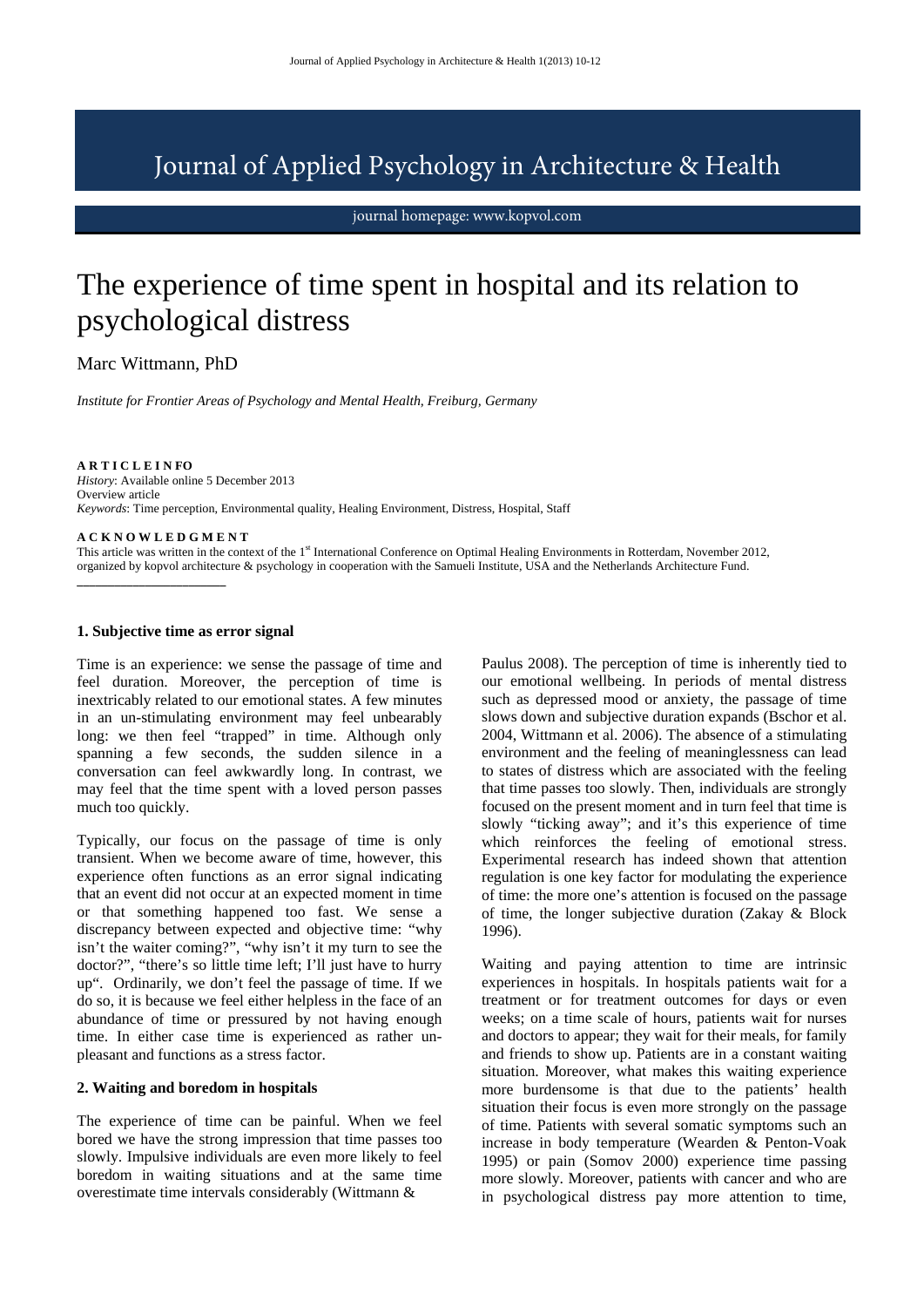which results in longer estimates of duration and an overall feeling that time passes slowly (Wittmann et al. 2006, van Laarhoven et al. 2011).

The incorporation of a further notion, that of the *time perspectives*, is essential for a comprehensive understanding of the dynamics related to the experience of time. Typically, we switch flexibly between the time perspectives of past, present and future. That is, we either focus on past experiences to evaluate present options or imagine the future in order to create alternative outcomes. However, certain events in life can cause a dominant shift to the present time perspective. Sudden critical life events, i.e. unexpected unemployment, the death of a relative, or a life-threatening illness can dramatically shorten the future time perspective of a person and lead to the dominance of the present perspective as only short-term plans become relevant (Carstensen 2006). This dominance of the present perspective in turn leads to a stronger focus on the momentary passage of time, which results in longer duration estimates (van Laarhoven et al. 2011).

And this is the situation of many patients in hospitals: for these individuals the sudden interruption of their everyday routine due to the medical diagnosis and the referral to the hospital, shortens their future time perspective dramatically. Moreover, the somatic and mental distress associated with the illness leads to a stronger focus on the present situation. Future plans concerning a long journey, building a house, or plans relating to a job promotion suddenly disappear into the background. As a consequence of this emphasis on the present moment at the expense of the future perspective, individuals focus more strongly on the passage of momentary time, thus creating the feeling that time passes very slowly. The feeling of being exposed to endless waiting time without meaningful distraction reinforces the mental distress individuals are in (see Figure).



Studies with patients in hospital wards suffering from cancer have shown how mental distress such as anxiety and depression correlate significantly with the subjective experience of time: the greater the mental distress due to their illness, the longer the subjective duration and the slower the passage of time (Wittmann et al. 2006, van Laarhoven et al. 2011). Eventually, mental distress in patients with life-threatening illnesses stems from the awareness and pre-occupation with death and a particular subjective closeness to death (Vollmer et al. 2010). In this

way, mental stress comes full circle: first it generates a slower passage of time; then the feeling of having too much time on one's hands generates more feelings of distress.

## **3. Routine and a feeling of emptiness while in hospital**

However, effects of time experience may occur. It is well known that institutionalized individuals in general, such as individuals in homes for the elderly, whose days are highly regulated and monotonous, experience time as passing slowly (Baum et al. 1984, Locsin 1993). This relates to the immediate experience of the momentary passage of time. But the same individuals may also experience time as speeding up. When one looks back over longer periods of time such as days or weeks, thus obtaining a retrospective account of elapsed temporal intervals, time is experienced as passing very quickly. Retrospective judgments of duration over longer time intervals require the activation of memory contents. Since a monotonous schedule in institutions typically does not lead to many memorable events, time flies in retrospect. This paradoxical effect is also likely to happen during a stay at a hospital. Although patients in mental distress might experience time in typical waiting situations as passing painfully slowly – thus adding to their feeling of distress – the waiting situations as well as the exposure to monotonous environments of never-ending corridors and uninspiring waiting rooms will not create many memorable events which will later be recalled. In retrospect the days and weeks in a hospital will be experienced as disappearing very quickly into the past.

## **4. The asynchrony of staff and patient times**

Subjective time – as momentarily experienced – passes slowly for patients in hospitals. In contrast, time typically flies for member of the staff in hospitals. Thus an asynchrony of subjective time between patients and the staff can be an additional burden for the doctor-patientrelationship. The patient is present oriented and experiences a lot of "empty" time. The busy hospital staff feels just the opposite: due to the professional commitments and appointments of their daily schedule, doctors and nurses and other practitioners are strongly future time oriented. Members of staff in a hospital typically focus less on the present moment and accordingly experience time passing very quickly. They feel time pressure. Thus the mental distress of patients that is associated with the slowing down of subjective time is aggravated through the felt asynchrony of available time between staff and patients: members of the staff feel that they hardly have the time to engage in extended face-toface encounters with the patient; in an interaction with a patient, a health professional may already focus on the next appointment; whereas the patient is stuck in the moment, the doctor only drops by and then hurries out of the room. This experienced time pressure is a stress factor for doctors and nurses which negatively influences the interaction with the patient. This asynchrony naturally calls for specific interventions related to the awareness of subjective time – both for patients and for health care